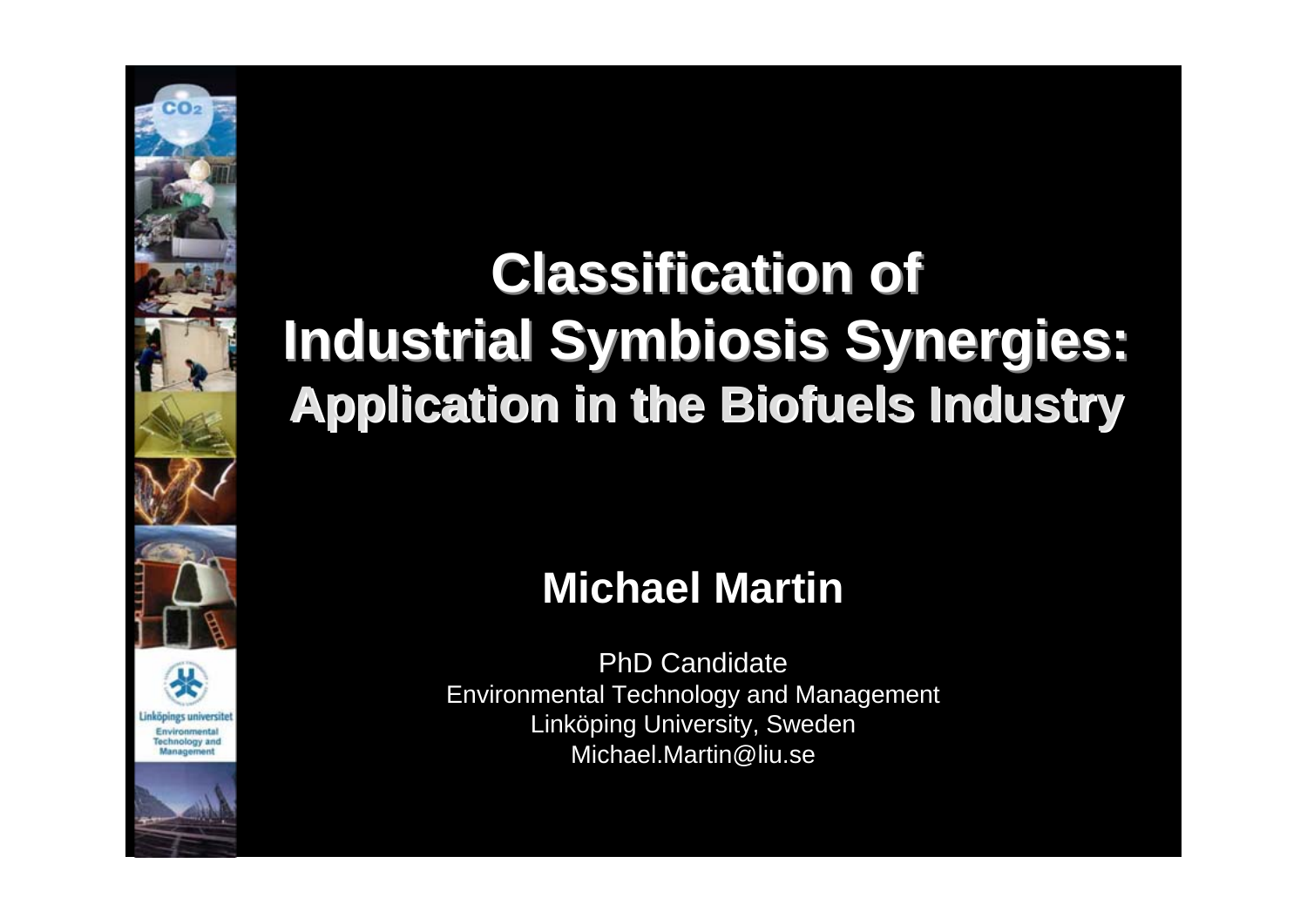

# **Background**

# *"Synergies for improved environmental and economic performance of first generation biofuels for transport"*



#### **Case studies and literature studies**

• Inventory of existing technologies and synergies • Identification of possible new synergies

## **Identify | Develop | Evaluate**

### **Conditions for implementation**

- Interviews and theoretical framework (power, risk)
- Innovation needed

### **Environmental performance of production systems**

• Environmental Systems Analysis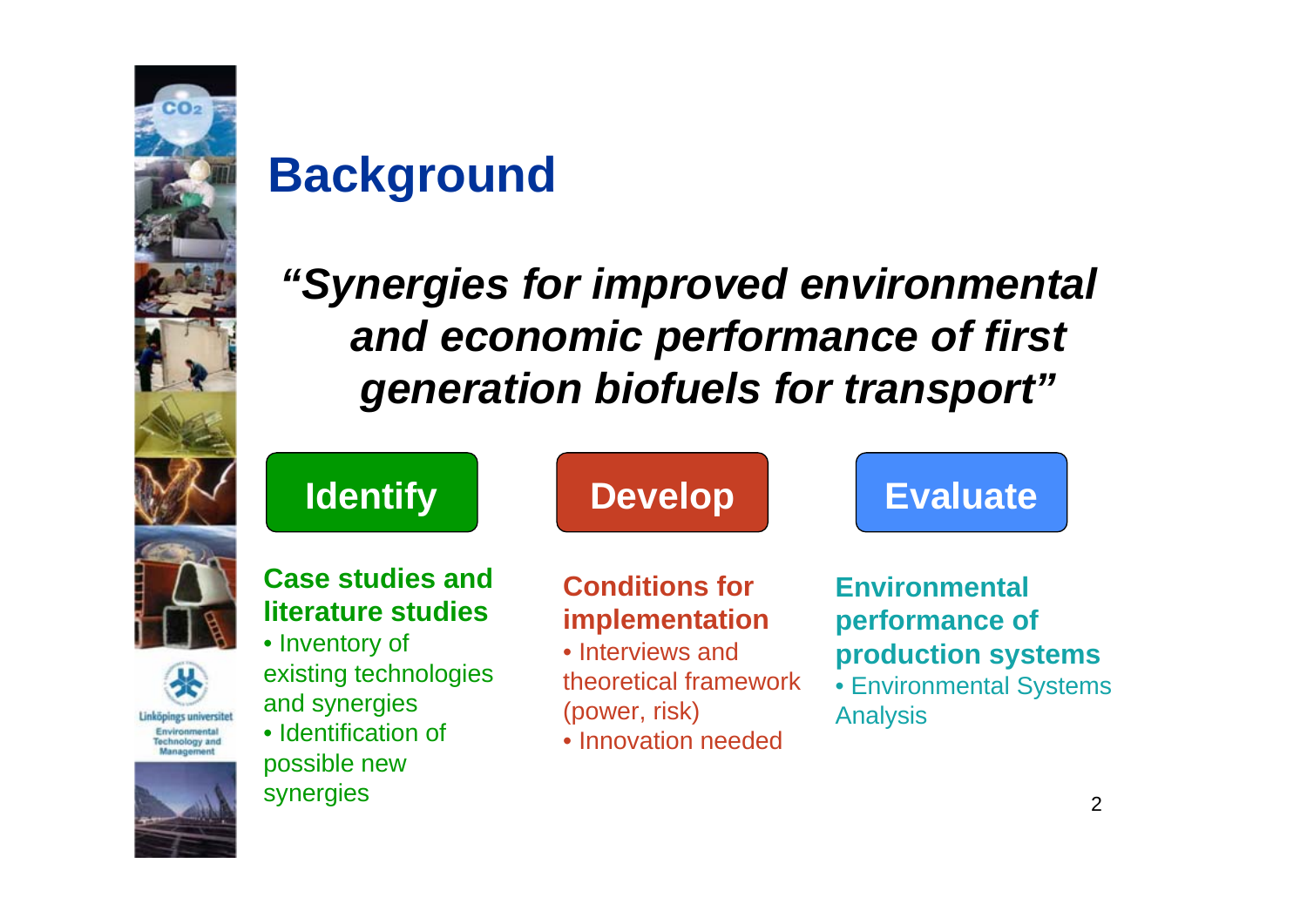



- 
- Over 60 Synergies Produced
- Analysis $\bm{\rightarrow}$  Trends and a need for Classification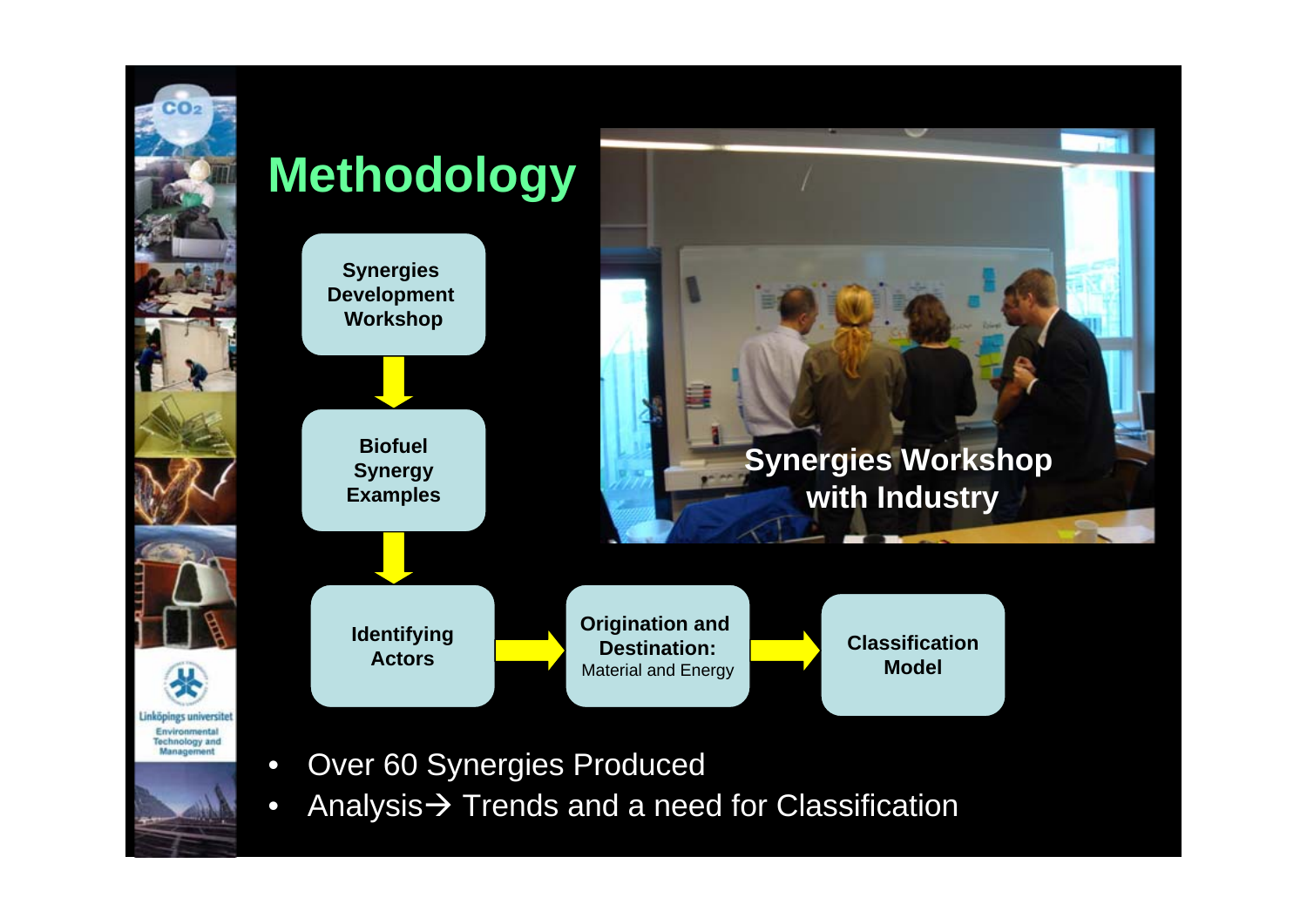



co<sub>2</sub>

**Linköpings universitet** Environmental **Technology and** Management



**Van Berkel**



**Chertow**

**Detail of Synergies and Exchanges** Detail of Synergies and Exchanges

#### **New Classification Method**

- Provide further details
- Resource and Energy Flows
- Nature of Synergies
- Trends and Conditions for Implementation of synergies
- Benefit organizational aspects of synergies
- Provide information for economic and environmental benefits from synergies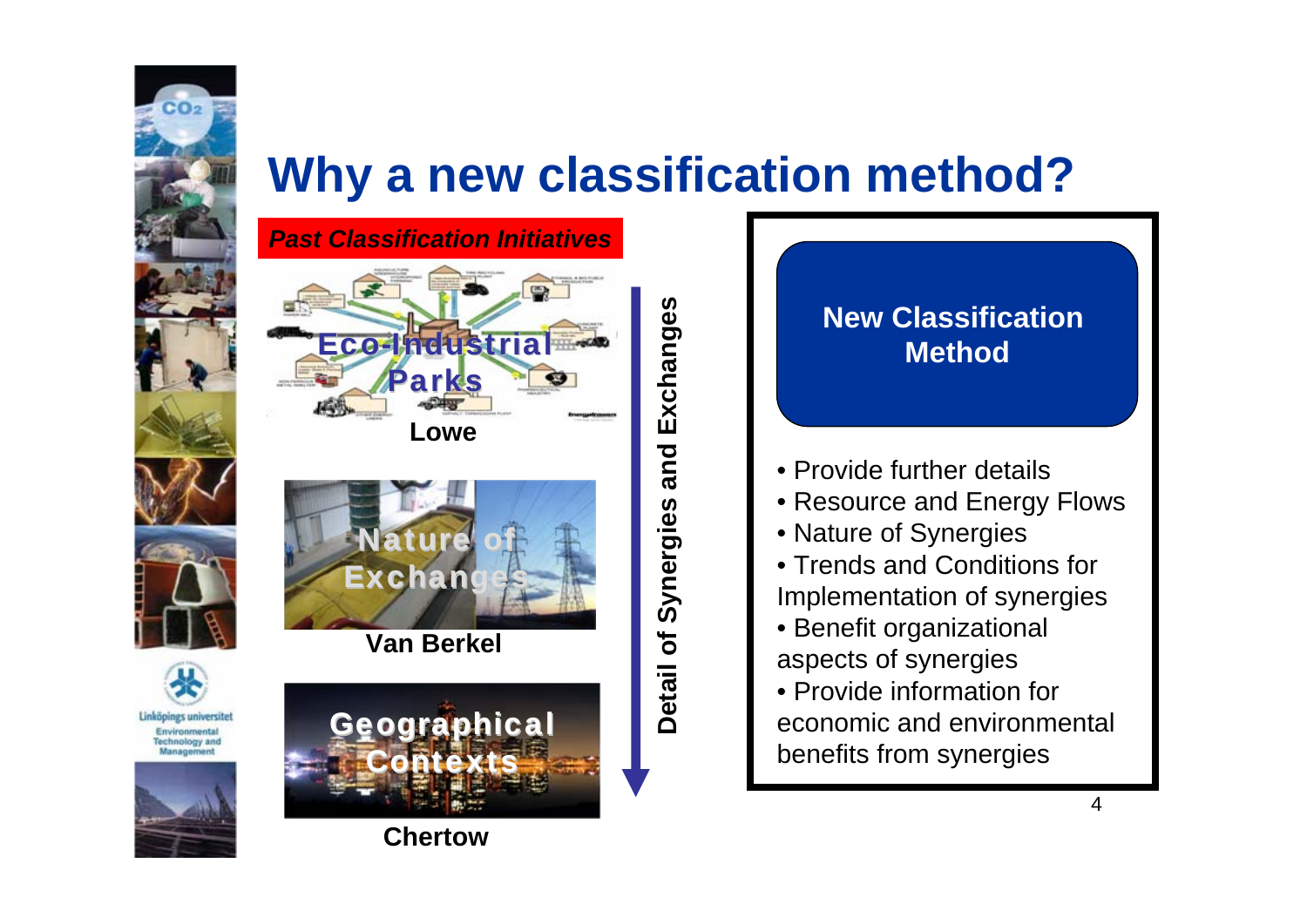

## **Interaction with Industries**

### **Biofuel** Industries

**Other** Industries

**External Industry Core Industry (Biofuel Industry)**

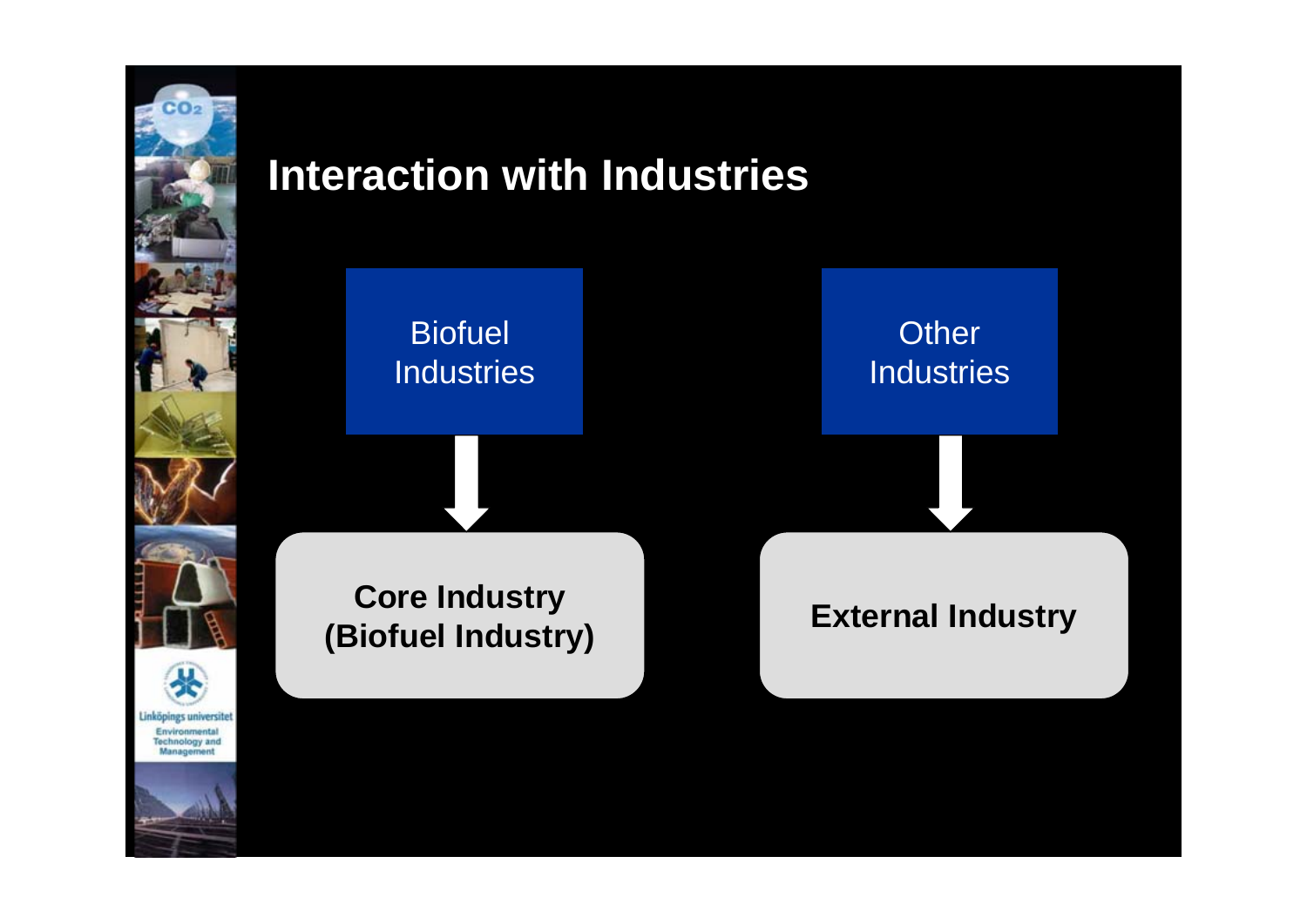

## **Material, Resource and Energy Flows**

•**Major input/output** •**Core materials and outputs**

> Main Resource

**Product/Process**

• **Not primary to production process**

• **For "optimal" conditions**

**Optimizing** Resource

**Utility**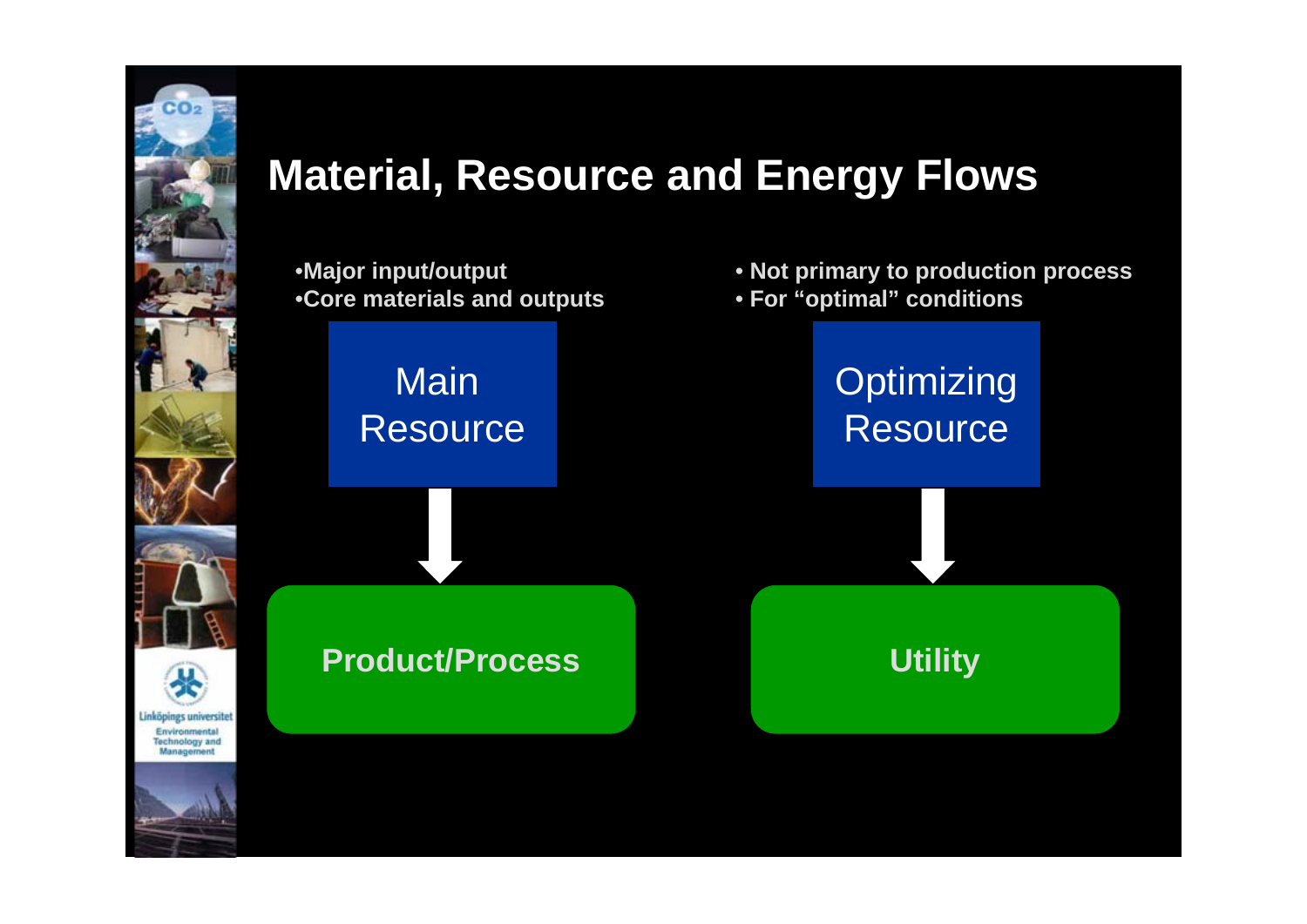

#### Linköpings universitet Environmental **Technology and** Management



# **Classification Model**

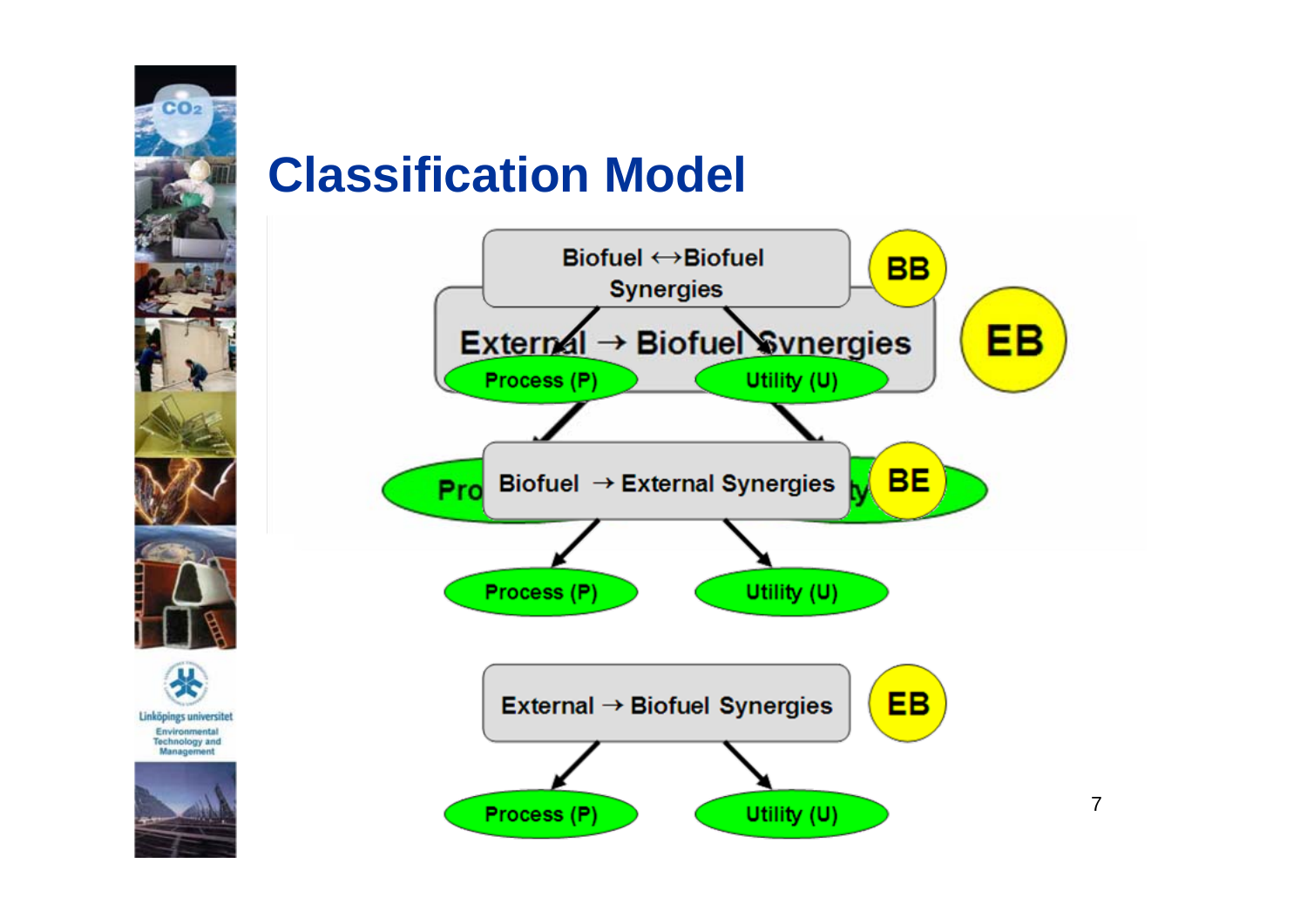

## **EXAMPLE: Potato Chip WVO → Biodiesel**